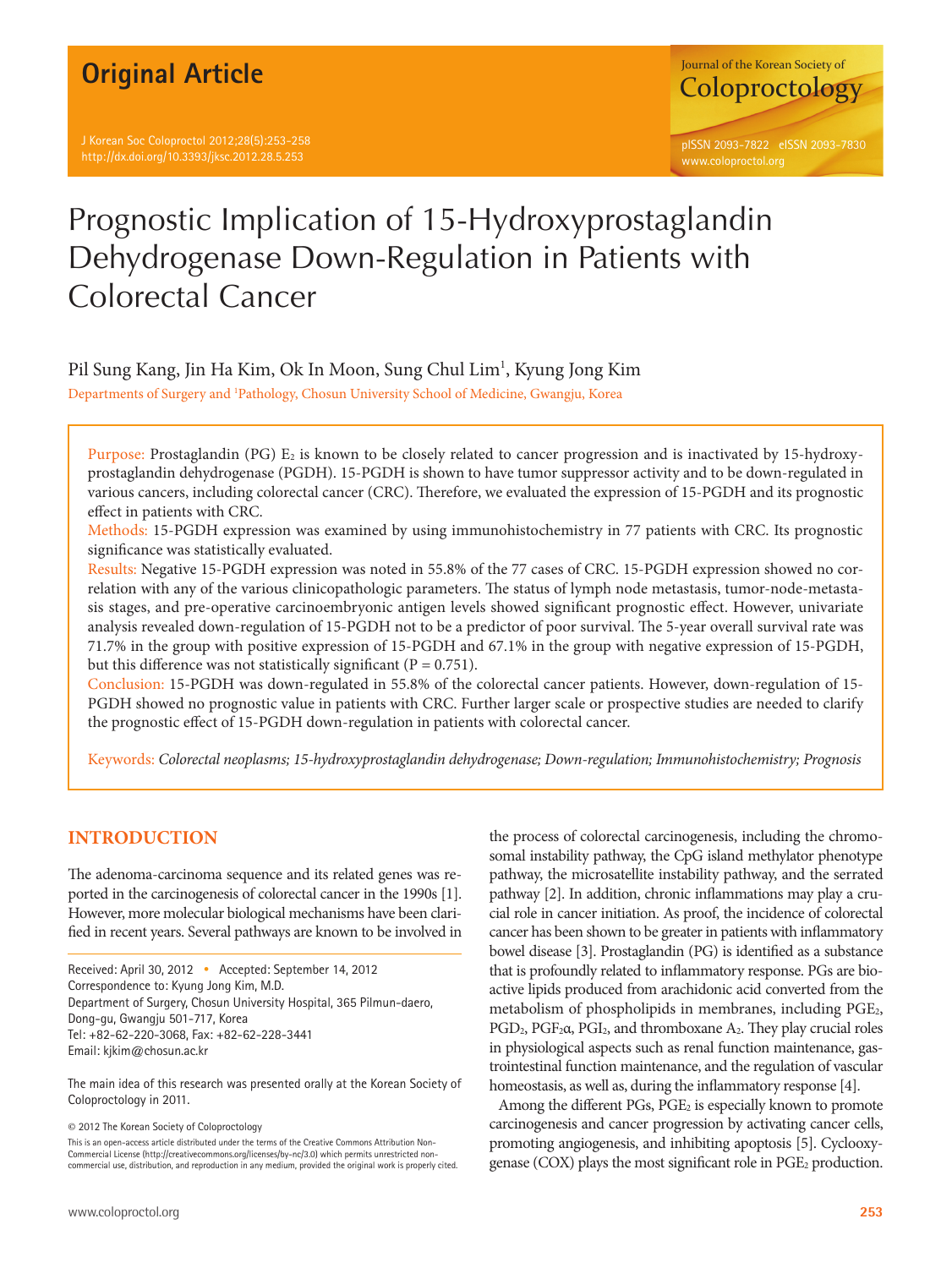Prognostic Implication of 15-Hydroxyprostaglandin Dehydrogenase Down-Regulation in Patients with Colorectal Cancer

There are mainly two types of COX. COX-1 is involved in normal physiological function by maintaining a constant amount while COX-2 is expressed in an increased amount induced by certain stimulation. Inflammatory response is known to be involved in the formation of  $PGE_2$  [6]. Moreover, COX-2 is known to play a role as an oncogene, and COX-2 is over-expressed in various solid tumors, including colorectal cancer. Pharmacological inhibitors of COX, such as aspirin, sulindac and celecoxib, have been demonstrated to lower the incidence of colon cancer, gastric cancer, and esophageal cancer, and the use of these inhibitors has been shown through epidermiologic studies to lower the mortality rates of these cancers [7]. However, the long-term use of COX-2 suppressors is known to have serious adverse effects on the gastrointestinal and cardiovascular systems. The causes are thought to be that COX-2 suppressors not only inhibit PGE<sub>2</sub> production but also inhibit the formation of other various PGs at the same time [8]. Therefore, studies on substances that can selectively reduce PGE<sub>2</sub> only are essential. Microsomal prostaglandin E synthase is currently known to overcome the limitations of COX-2 and to involve the synthesis of PGE<sub>2</sub> selectively. Furthermore, 15-hydroxyprostaglandin dehydrogenase (15-PGDH) is known as enzymedegrading 15-PGDH [9]. Because these enzymes are involved in the metabolism of PGE<sub>2</sub> by working at the lower phase of COX-2, they are anticipated to regulate PGE<sub>2</sub> selectively and avoiding the adverse effects of COX-2.

15-PGDH is an enzyme that converts PGE<sub>2</sub> into 15-keto-prostaglandin by working on 15(S)-hydroxyl groups, eventually leading to inactivation of PGE2. Recent studies have demonstrated that decreased 15-PGDH has a profound relationship with carcinogenesis and cancer progression. Decreased 15-PGDH expression was observed in patients with colorectal cancer, breast cancer, prostate cancer, lung cancer, thyroid cancer, gastric cancer and other cancers [10, 11]. Moreover, Myung et al. [12] reported an increase in colon tumorigenesis in 15-PGDH knock-out mice and proposed that 15-PGDH played the role of a tumor suppressor. The authors of this study reported that the expression of 15-PGDH was lower

in colorectal cancer and that it was inversely correlated with the expression of vascular endothelial growth factor (VEGF), which is closely correlated with angiogenesis [13]. Such a result suggested a significant relationship between down-regulation of 15-PGDH and cancer progression. As the role of 15-PGDH as a tumor suppressor has been proven, a hypothesis that down-regulation of 15- PGDH will work as a poor prognostic parameter can be formulated. However, few studies have been carried out on the role of 15-PGDH as a prognostic predictor for colorectal cancer. Therefore, this study aims to investigate the role of 15-PGDH expression in colorectal cancer patients as a prognostic parameter.

### **METHODS**

#### **Patients and tissues**

Seventy-seven patients who had undergone surgical resection for a primary sporadic colorectal carcinoma by a single colorectal surgeon at the Department of Surgery, Chosun University Hospital, between March 2002 and December 2005 were included in this study. The study excluded patients who regularly took aspirin or other anti-inflammatory drugs, those who underwent preoperative chemotherapy or radiotherapy, and those who had evidence of hereditary or familial CRC syndrome. Enrolled patients were followed up until death or December 2008. The mean follow-up period was 52.5 months (4 to 93 months), and the mean age of the patients was  $63.9 \pm 11.4$ ) years old at the time of surgery. Surgically-resected tissues were classified by pathologists according to their characteristics, including histological differentiation, the depth of tumor invasion, lymph node invasion, the presence of distant metastasis, etc. In all cases, archived hematoxylin and eosin-stained tissue slides were obtained for confirmation of pathological features and for the selection of suitable tissue blocks for immunohistochemical analysis.

#### **Immunohistochemical staining**

The expression of 15-PGDH was observed in resected colorectal



**Fig. 1.** Immunohistochemistry for 15-prostaglandin dehydrogenase (15-PGDH) in normal colon tissues and in colorectal cancer tissues: (A) normal 15-PGDH expression in colon mucosa (×100), (B) positive 15-PGDH expression in cancer tissue (×200), and (C) negative 15-PGDH expression in cancer tissue  $(\times 100)$ .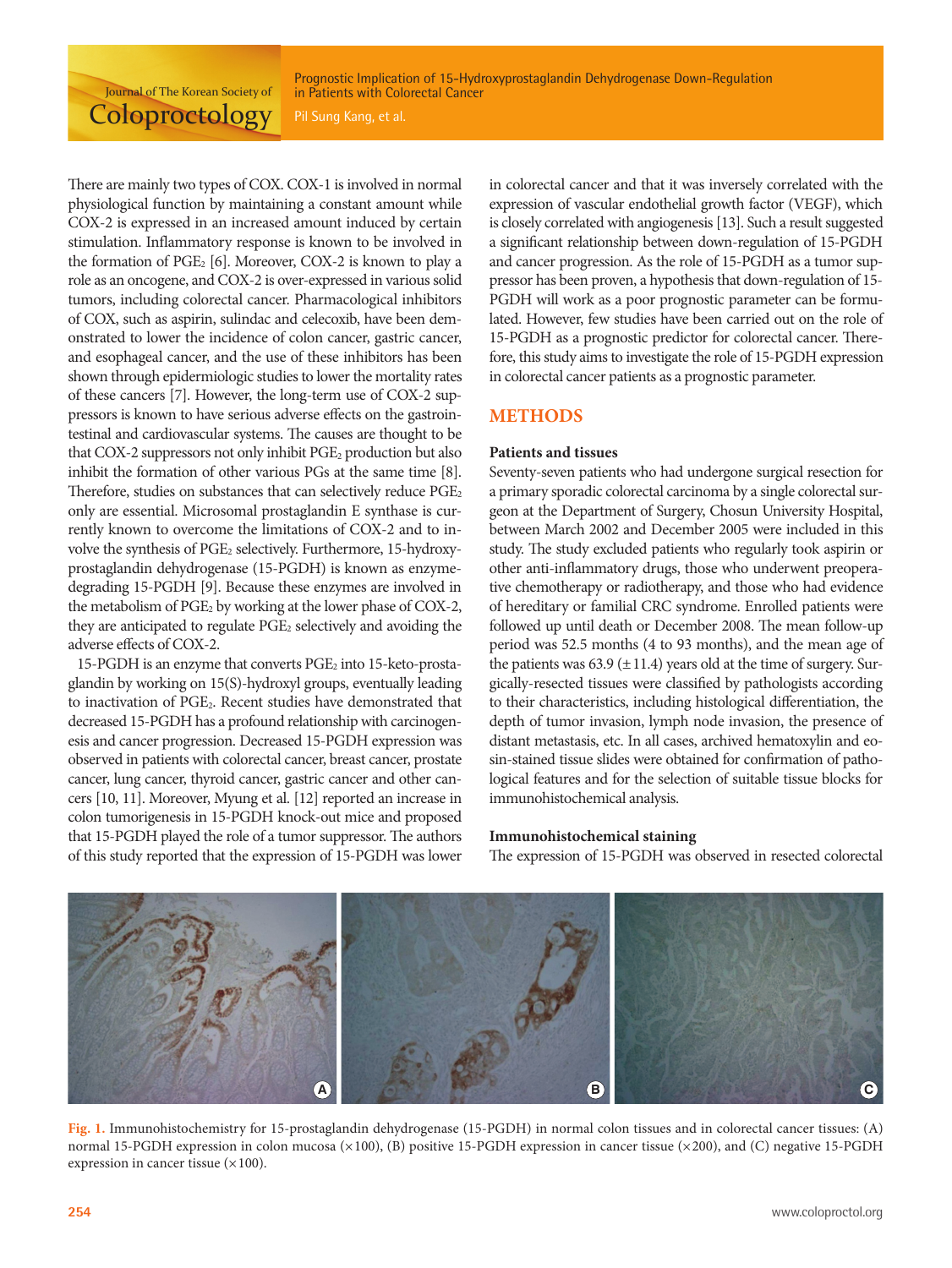cancer tissue by immunohistochemical staining. Paraffin blocks were cut into 4-micrometer-thick pieces and washed after the paraffin had been removed with xylene and alcohol. Subsequently, sections were immersed in sodium citrate buffer (pH 6.0) and autoclaved at 121°C for 15 minutes for antigen retrieval. In addition, they were treated in methanol with 3% hydrogen peroxide for 20 minutes in order to block the activation of endogenous peroxidase. Slides were treated with Ultra V Block (UltraVision Plus Detection System, Thermo Fisher Scientific Inc., Fremont, CA, USA) solution at room temperature for five minutes to inhibit non-specific binding. Rabbit polyclonal antibody (1:2,000, Novus Biologicals, Littleton, CO, USA) was used as the 15-PGDH primary antibody and was incubated at 4°C overnight. Each slide was washed with phosphate buffered saline (PBS) four times and incubated with biotinylated goat anti-rabbit antibody (UltraVision Plus Detection System) at room temperature for five minutes. Afterward, each slide was washed again with PBS four times and incubated with streptavidin-alkaline phosphate conjugate (UltraVision Plus Detection System). Moreover, each slide was washed four times repeatedly with PBS and developed with Fast Red tablets on a naphthol phosphate substrate. Slides were counterstained with Mayer's hematoxylin solution for 20 seconds and air-dried and enclosed with a cover slip. Normal rabbit serum immunoglobulin G (Vector Laboratories Inc., Burlingame, CA, USA) was taken as a negative control, replacing the primary antibody. The mucosa of a normal colon was used as an internal control. All our experiments were performed in duplicate.

#### **Determination of immunohistochemical staining**

Each slide was assessed by pathologists who were unaware of the patients' clinical information. A patient was defined as being positive when 15-PGDH was expressed in more than 30% of the cancer cells of each tissue sample. In contrast, a patient was defined as being negative or down-regulated when 15-PGDH was expressed in less than 30% of those cells [14].

#### **Statistical analysis**

The relationship between 15-PGDH expression and clinical manifestation was analyzed using a chi-square test and Fisher's exact test. Patients' survival rates were analyzed using the Kaplan-Meier method. The differences in survival rates were examined using a log-rank test. P-values of less than 0.05 were defined as statistically significant. SPSS ver. 17.0 (SPSS Inc., Chicago, IL, USA) was used for data analysis.

## **RESULTS**

The expression of 15-PGDH was observed in normal mucosa of all colorectal cancer patients. Expression of 15-PGDH was downregulated in 34 (55.8%) out of 77 patients (Fig. 1). The expression rates of 15-PGDH were 50% and 40% in colon and rectal cancers, respectively. However, no statistical difference was found between

the two groups. Down-regulation of 15-PGDH was revealed in the patient group with increased preoperative carcinoembryonic antigen (CEA) levels, indicating a statistically marginal significance (P = 0.056). No differences were detected in 15-PGDH expression depending on the depth of tumor invasion (T-stage), lymph node invasion (N-stage), the presence of distant metastasis (M-stage), etc (Table 1).

The study analyzed various clinicopathologic factors affecting the survival rate of patients with colorectal cancer. Long-term survival was anticipated in the groups with no lymph node metastasis, low tumor-node-metastasis (TNM) stages, and normal preop-

**Table 1.** Correlation of 15-prostaglandin dehydrogenase (15-PGDH) expression with clinicopathologic parameters

| Parameter             | 15-PGDH (%)  | P-value |
|-----------------------|--------------|---------|
| All cases             | 34/77 (44.2) |         |
| Sex                   |              | 0.295   |
| Male                  | 20/39 (51.3) |         |
| Female                | 14/38 (36.8) |         |
| Age (yr)              |              | 0.655   |
| <60                   | 12/24 (50.0) |         |
| $\geq 60$             | 22/53 (41.5) |         |
| Site                  |              | 0.523   |
| Colon                 | 16/32 (50.0) |         |
| Rectum                | 18/45 (40.0) |         |
| <b>CEA</b> level      |              | 0.056   |
| Normal <sup>a</sup>   | 18/40 (45.0) |         |
| Elevated              | 7/22(31.8)   |         |
| Depth of invasion     |              | 0.773   |
| T1                    | 3/5(60.0)    |         |
| T <sub>2</sub>        | 7/17(41.2)   |         |
| T <sub>3</sub>        | 22/51 (43.1) |         |
| <b>T4</b>             | 2/4(50.0)    |         |
| Lymph node metastasis |              | 0.513   |
| Negative              | 19/44 (43.2) |         |
| Positive              | 15/33 (45.5) |         |
| TNM stage             |              | 0.742   |
| I                     | 8/18 (44.4)  |         |
| $\parallel$           | 11/24 (45.8) |         |
| $\parallel$           | 13/30 (43.3) |         |
| $\overline{N}$        | 2/5(40.0)    |         |
| Differentiation       |              | 0.546   |
| Well                  | 9/16(56.3)   |         |
| Moderate/poor         | 22/54 (40.7) |         |

CEA, carcinoembryonic antigen; TNM, tumor-node-metastasis. a Normal CEA level: 0 to 5 ng/mL.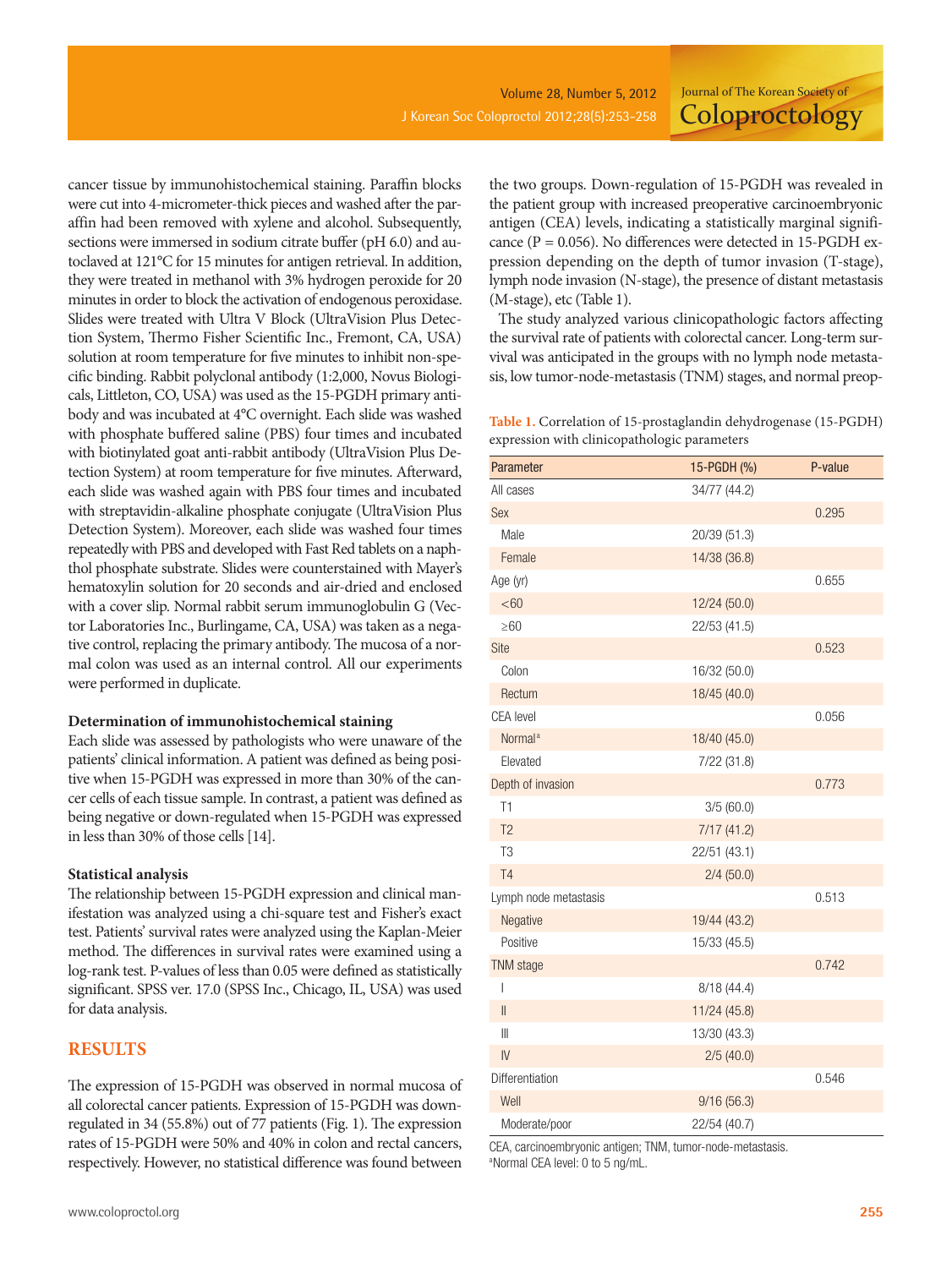#### Prognostic Implication of 15-Hydroxyprostaglandin Dehydrogenase Down-Regulation in Patients with Colorectal Cancer

Journal of The Korean Society of **Coloproctology** 

**Table 2.** Predictive factors for long-term survival of colorectal cancer patients (univariate analysis)

| Variable              | No. of<br>patients | Relative risk (95% CI) | P-value |
|-----------------------|--------------------|------------------------|---------|
| Depth of invasion     |                    |                        |         |
| T1                    | 5                  | $\mathbf{1}$           |         |
| T <sub>2</sub>        | 17                 | $0.31(0.02 - 4.91)$    | 0.404   |
| T <sub>3</sub>        | 51                 | $2.18(0.29 - 16.27)$   | 0.448   |
| T <sub>4</sub>        | 4                  | 7.85 (0.81-76.15)      | 0.075   |
| Lymph node metastasis |                    |                        |         |
| Negative              | 44                 | 1                      | 0.039   |
| Positive              | 33                 | $2.39(1.05-5.46)$      |         |
| TNM stage             |                    |                        |         |
| $\mathsf{I}$          | 18                 | $\mathbf{1}$           |         |
| $\mathsf{II}$         | 24                 | 1.94 (0.38-10.01)      | 0.43    |
| III                   | 30                 | 4.02 (0.90-17.96)      | 0.069   |
| IV                    | 5                  | 19.91 (3.79-104.69)    | < 0.001 |
| <b>CEA</b> level      |                    |                        |         |
| Normal <sup>a</sup>   | 40                 | 1                      |         |
| Elevated              | 22                 | 2.518 (1.07-5.96)      | 0.036   |
| Expression of 15-PGDH |                    |                        |         |
| Negative              | 43                 | $\mathbf{1}$           |         |
| Positive              | 34                 | $0.88(0.39-1.98)$      | 0.753   |

CI, confidence interval; TNM, tumor-node-metastasis; CEA, carcinoembryonic antigen; 15-PGDH, 15-prostaglandin dehydrogenase.

aNormal CEA level: 0 to 5 ng/mL.

erative CEA levels (Table 2). When the survival analysis was performed using a Kaplan-Meier analysis, the 5-year survival rates were 88.9% at stage I, 79.2% at stage II, 57.9% at stage III and 20% at stage IV, showing statistical significance (P < 0.001). Moreover, significant differences were observed in the disease-free survival rate depending on TNM stage ( $P = 0.033$ , data not shown).

The five-year survival rates were 71.7% in patients with 15- PGDH expression and 67.1% in patients with down-regulation of 15-PGDH, but this difference was not statistically significant (Fig. 2). The difference in survival rates of COX-2-positive patients were analyzed depending on the status of 15-PGDH expression because 15-PGDH, as well as COX-2, plays a significant role in relation to  $PGE_2$  metabolism. The five-year survival rates of  $COX-2$ positive patients were 73.3% in 15-PGDH-positve patients and 68.9% in 15-PGDH-negative patients, but this difference was not statistically significant (data not shown).

## **DISCUSSION**

The authors of the study intended to investigate the prognostic implication of 15-PGDH, which is known for its role as a tumor



**Fig. 2.** Overall survival according to the 15-prostaglandin dehydrogenase (15-PGDH) expression as obtained by using a Kaplan-Meier

suppressor gene, for patients with colorectal cancer. However, statistical significance was not detected. NAD(+)-dependent 15-PGDH with a molecular weight of 29 kDa is involved in PGE<sub>2</sub> metabolism, and it is known to be activated as a homodimer [15].

Yan et al. [16] verified that 15-PGDH mRNA and protein were both highly expressed at the normal colon mucosa while almost no expression was assessed in colon cancer tissues and that xenograft tumor formation of colon cancer cells was lower in nude mice when 15-PGDH was transfected. Thus, they suggested the effects of 15-PGDH expression as a tumor suppressor in colon cancer. During a similar period, Backlund et al. [17] reported that the activity and the expression of 15-PGDH was lower in colon cancer cells, breast cancer cells, lung cancer cells and the adenomas in Apc Min mouse and that they were higher in normal colon tissues of humans or mice. Myung et al. [12] examined the role of 15-PGDH as a tumor suppressor gene *in vivo*. Moreover, 15-PGDH gene knockout in an Apc Min mouse model increased the incidence of tumors in the mouse colon by a factor of 7.6. They suggested that 15-PGDH played the role of a tumor suppressor by using an *in vivo* experiment in which C57BL/6J rats were administered the carcinogen azoxymethane to demonstrate an increased incidence of adenomas or intraepithelial carcinomas in 15-PGDH gene knockout mice. In previous studies, we also found that 15-PGDH was down-regulated in the tissues of colorectal cancer patients and that the expressions of 15-PGDH and VEGF were inversely correlated, suggesting a tumor progression effect of 15-PGDH downregulation in colorectal cancer [13]. Besides colorectal cancer, 15- PGDH is known for its role as a tumor suppressor gene in various other cancers. The expression of 15-PGDH is markedly lower in lung cancer tissues compared to adjacent normal pulmonary tis-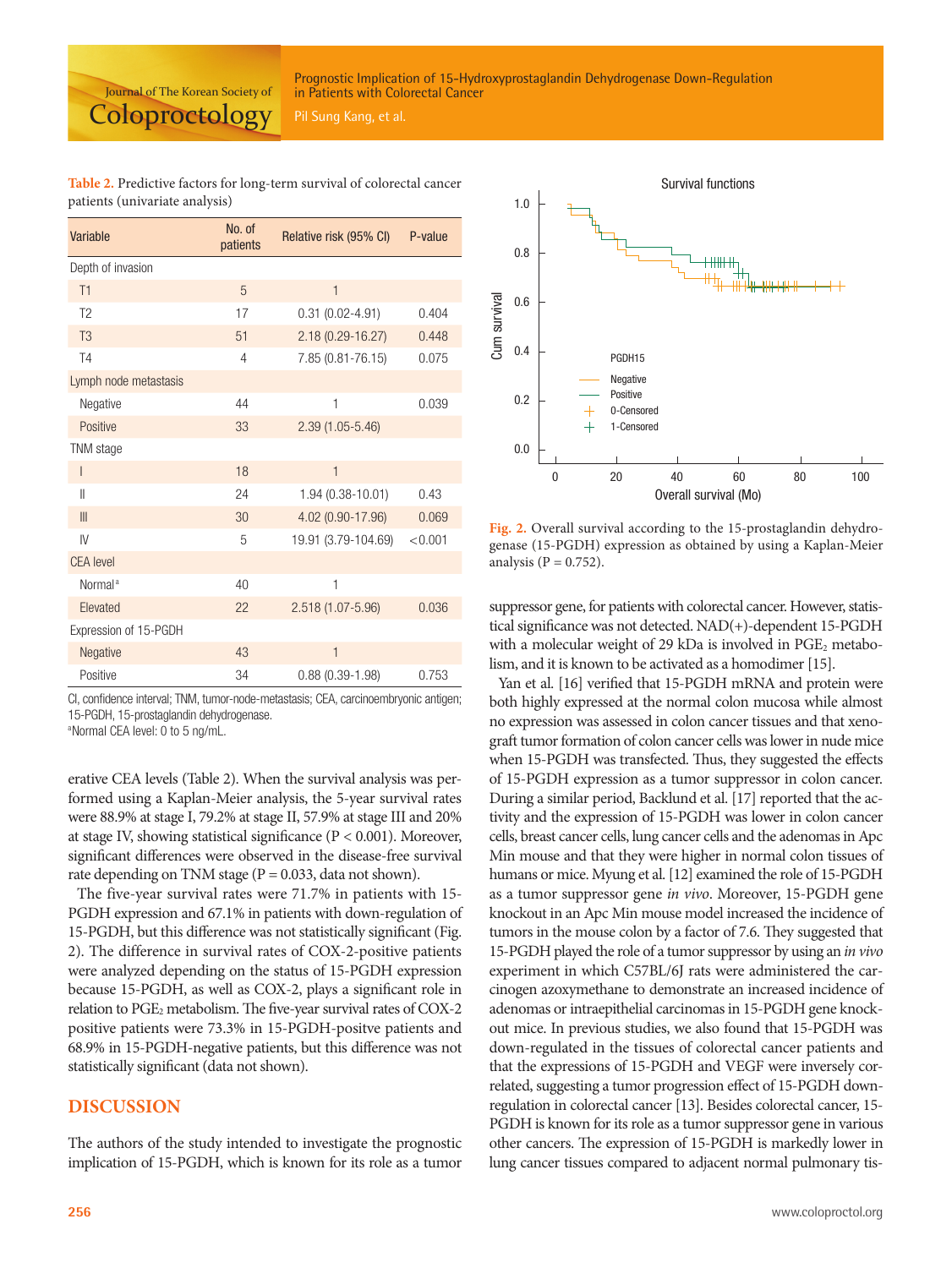sues. In conjunction with up-regulation of COX-2 and PGE synthase, down-regulation of 15-PGDH increased PGE<sup>2</sup> levels, consequently causing proliferation of a tumor [18]. Down-regulation of 15-PGDH was detected in around 40% of breast cancer tissues and is reported to be correlated with the expression of the estrogen receptor. When 15-PGDH was transfected in breast cancer cells, the tumor formation rate was lower in rats [19]. According to the expression of 15-PGDH in gastric cancer, 15-PGDH mRNA was five times lower in cancer tissues compared to adjacent normal tissues. 15-PGDH protein was down-regulated in 65% of the patients. Wolf et al. [19] also reported that the mechanism of 15- PGDH down-regulation was methylation in the promoter region of 15-PGDH [20]. Kaliberova et al. [21] attempted gene therapy on nude mice by transfecting 15-PGDH to breast cancer cells (2LMP) and colon cancer cells (LS174T). The gene therapy of 15- PGDH delayed the tumor growth in both breast cancer cells and colon cancer cells. When combined 15-PGDH gene therapy and bevacizumab were concurrently applied to LS174T cells, tumor growth declined significantly compared to the sole use of bevacizumab.

Although the tumor suppressor activity of 15-PGDH has already been verified by many studies, only a few studies have investigated the role of 15-PGDH for its prognostic implications [21-23]. Tatsuwaki et al. [22] reported that decreased expression of 15-PGDH was observed in 35 out of 71 gastric cancer patients and that it was an independent adverse prognostic parameter. On the other hand, Thiel et al. [20] reported that 15-PGDH expression status in gastric cancer tissues had no significant relationship with prognostic implication. Lehtinen et al. [23] paradoxically reported that high expression of 15-PGDH mRNA was correlated with poor prognosis in 295 patients with breast cancer. Although the present study identified that the five-year survival rate was slightly higher when 15-PGDH was expressed, no statistical difference was detected when 15-PGDH expression was used as a prognostic parameter.

The authors think this study is worthy of note as the first research to investigate the role of 15-PGDH as a prognostic parameter in colorectal cancer. Prospective studies with a larger number of study subjects are thought to be essential because the results on the role of 15-PGDH as a prognostic parameter differ extensively from study to study and are often contradictory.

In conclusion, in this study, 15-PGDH was down-regulated in 55.8% of the patients with colorectal cancer. No significant correlation was detected between the expression of 15-PGDH and the prognostic implications for patients with colorectal cancer. However, further studies with larger study populations are thought to be crucial because this study was limited to a small number of subjects.

## **CONFLICT OF INTEREST**

No potential conflict of interest relevant to this article was reported.

## **ACKNOWLEDGMENTS**

This research was supported by a grant from Chosun University in 2008.

## **REFERENCES**

- 1. Fearon ER, Vogelstein B. A genetic model for colorectal tumorigenesis. Cell 1990;61:759-67.
- 2. Worthley DL, Leggett BA. Colorectal cancer: molecular features and clinical opportunities. Clin Biochem Rev 2010;31:31-8.
- 3. Harpaz N, Polydorides AD. Colorectal dysplasia in chronic inflammatory bowel disease: pathology, clinical implications, and pathogenesis. Arch Pathol Lab Med 2010;134:876-95.
- 4. Narumiya S, Sugimoto Y, Ushikubi F. Prostanoid receptors: structures, properties, and functions. Physiol Rev 1999;79:1193-226.
- 5. Wang D, Dubois RN. Prostaglandins and cancer. Gut 2006;55: 115-22.
- 6. Williams CS, Mann M, DuBois RN. The role of cyclooxygenases in inflammation, cancer, and development. Oncogene 1999;18: 7908-16.
- 7. Thun MJ, Namboodiri MM, Heath CW Jr. Aspirin use and reduced risk of fatal colon cancer. N Engl J Med 1991;325:1593-6.
- 8. Kerr DJ, Dunn JA, Langman MJ, Smith JL, Midgley RS, Stanley A, et al. Rofecoxib and cardiovascular adverse events in adjuvant treatment of colorectal cancer. N Engl J Med 2007;357:360-9.
- 9. Nakanishi M, Montrose DC, Clark P, Nambiar PR, Belinsky GS, Claffey KP, et al. Genetic deletion of mPGES-1 suppresses intestinal tumorigenesis. Cancer Res 2008;68:3251-9.
- 10. Tai HH, Tong M, Ding Y. 15-hydroxyprostaglandin dehydrogenase (15-PGDH) and lung cancer. Prostaglandins Other Lipid Mediat 2007;83:203-8.
- 11. Myung SJ, Kim IH. Role of prostaglandins in colon cancer. Korean J Gastroenterol 2008;51:274-9.
- 12. Myung SJ, Rerko RM, Yan M, Platzer P, Guda K, Dotson A, et al. 15-Hydroxyprostaglandin dehydrogenase is an in vivo suppressor of colon tumorigenesis. Proc Natl Acad Sci U S A 2006;103:12098- 102.
- 13. Lim SC, Cho H, Lee TB, Choi CH, Min YD, Kim SS, et al. Impacts of cytosolic phospholipase A2, 15-prostaglandin dehydrogenase, and cyclooxygenase-2 expressions on tumor progression in colorectal cancer. Yonsei Med J 2010;51:692-9.
- 14. Yoo NJ, Jeong EG, Lee SH, Lee SH. Expression of 15-hydroxyprostaglandin dehydrogenase, a COX-2 antagonist and tumour suppressor, is not altered in gastric carcinomas. Pathology 2007; 39:174-5.
- 15. Ensor CM, Yang JY, Okita RT, Tai HH. Cloning and sequence analysis of the cDNA for human placental NAD(+)-dependent 15-hydroxyprostaglandin dehydrogenase. J Biol Chem 1990;265: 14888-91.
- 16. Yan M, Rerko RM, Platzer P, Dawson D, Willis J, Tong M, et al. 15-Hydroxyprostaglandin dehydrogenase, a COX-2 oncogene